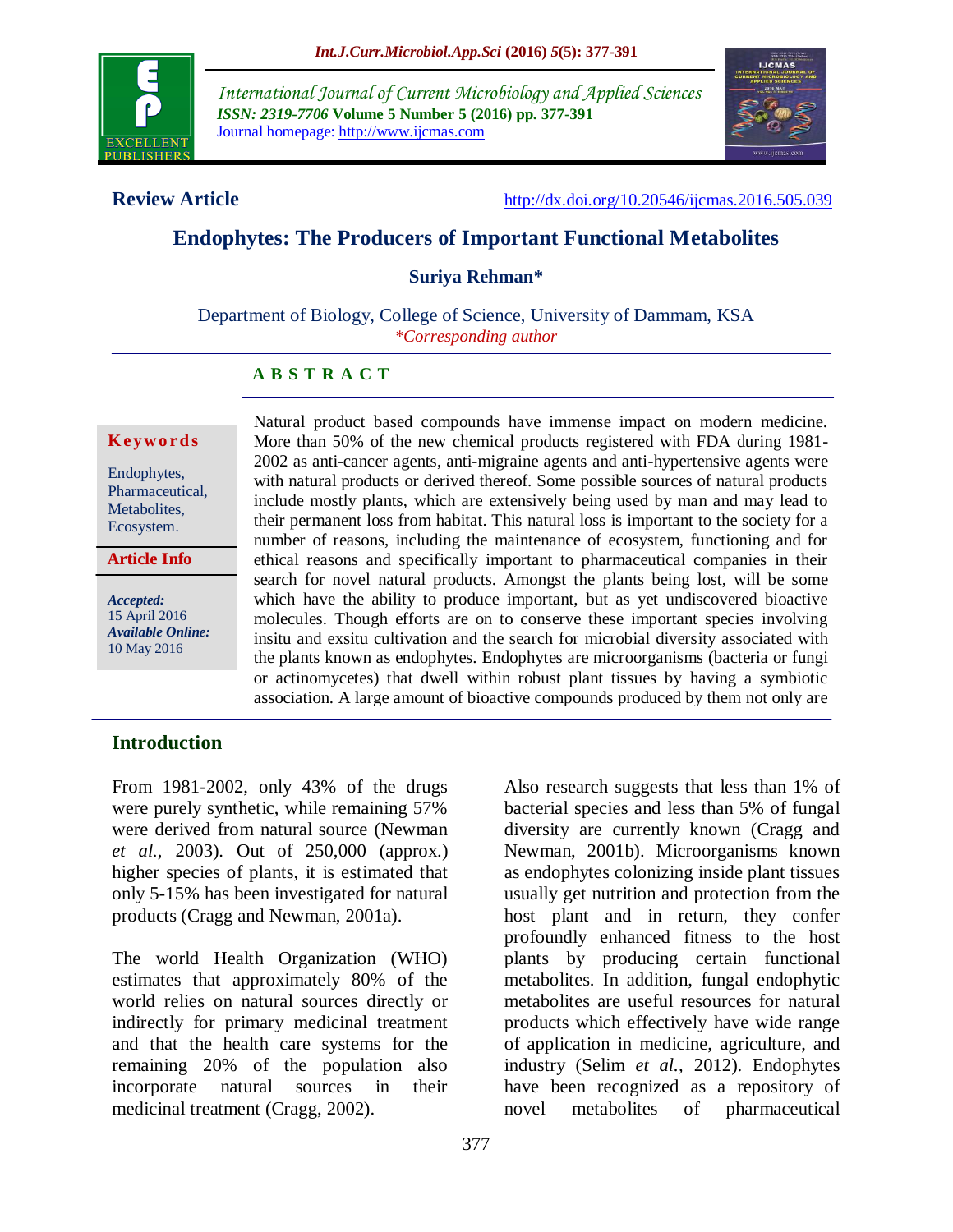importance (Tan and Zou, 2001). Many endophytes of the same species are isolated from the same plant and only one of the endophyte will produce a highly active compound in culture (Li, *et al.,* 1996). The reason why some endophytes produce certain phytochemicals originally characteristic of the host might be related to a genetic recombination of the endophyte with the host (Tan and Zou, 2001). This is a concept that was originally proposed as a mechanism to explain why the endophytic fungus T. andreanae may be producing paclitaxel (Stierle *et al.,* 1993). Thus, if endophytes can produce the same rare and important bioactive compounds as their host plants, this would not only reduce the need to harvest slow-growing and possibly rare plants but also preserve the world's diminishing biodiversity.

**Here is the List of Natural Functional Metabolites Produced by Endophytic Microbes and their Potential in the Pharmaceutical and Agrochemical Arenas.**

# **Antimicrobial Compounds**

Natural products from endophytic microbes have been observed to inhibit or kill a wide variety of harmful disease causing agents including, bacteria fungi, viruses and protozoans that affect humans and animals. There are number of antimicrobial compounds primarily known from plants, have now being reported as metabolites of endophytic fungi, such as coumarin found in extracts of strains of *Alternaria* spp., *Penicillium* spp and *Aspergillus flavus* from the annual herb *Crotalaria pallida*  (Umashankar *et al.,* 2014), a strain of *Fusarium chlamydosporum* from stem of *Tylophora indica* (Asclepiadaceae) producing kaempferol (Chaturvedi *et al.,* 2014).

Cryptocin, a unique tetrameric acid is produced by *Cryptosporiopsis quercina*. This unusual compound possesses potent activity against *Pyricularia oryzae* as well as a number of other plant-pathogenic fungi. *C. quercina* also demonstrated excellent antifungal activity against some important human fungal pathogens like *Candida albicans* and *Trichophyton sp* (Li *et al.,* 2000)*.* A unique peptide antimycotic, termed cryptocandin, was isolated and characterized from *C. quercina*, the bioactive compound is related to the known antimycotics, the echinocandins and the pneumocandins. As is generally true not one but several bioactive and related compounds are produced by a microbe. Thus, other antifungal agents related to cryptocandin are also produced by *C. quercina*. Cryptocandin is also active against a number of plant-pathogenic fungi including *Sclerotinia sclerotiorum* and *Botrytis cinerea.* Cryptocandin and its related compounds are currently being considered for use against a number of fungi causing diseases of skin and nails (Walsh, 1992).

The ecomycins are produced by *Pseudomonas viridifolia,* which is generally associated with leaves of many grass species and is located within the tissues. The ecomycins are active against such humanpathogenic fungi as *Cryptococcus neoformans* and *C. albicans* (Miller, 1998). Another group of antifungal compounds is the pseudomycins, produced by a plantassociated pseudomonad. The pseudomycins represent a family of lipopeptides that are active against a variety of plant and humanpathogenic fungi (Harrison *et al.,* 1991, Ballio *et al.,* 1994). The molecules are candidates for use in human medicine especially after structural modification has successfully removed mammalian toxicity (Zhang *et al.,* 2001).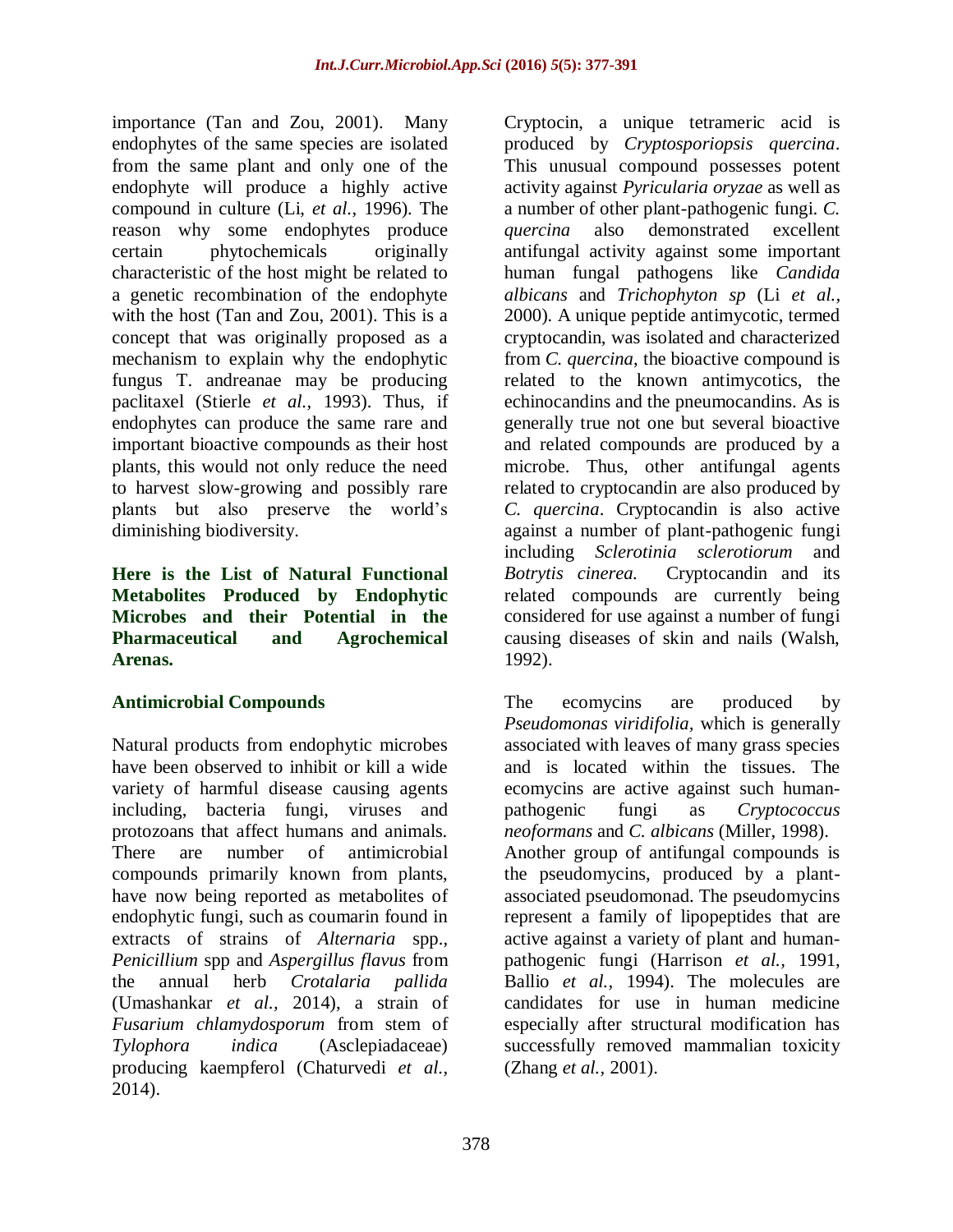A strain of *Pestallotiopsis microspora* was also isolated from the endangered tree *Torreya taxifolia* which produces several compounds that have antifungal activity, including pestaloside, an aromatic β glucoside, and two pyrones; pestalopyrone and hydroxypestalopyrone, caryophyllene sesquiterpenes, pestalotiopsins A and B, 2 hydroxydimeninol (Lee *et al.,* 1995a, Pulici *et al.,* 1996b, 1996c, 1997).

Also Capitulatin B, hydroxycapitulatin B, antimicrobial compounds have been obtained from *Nigrospora oryzae of Aquilaria sinensis* (Li *et al.,* 2014), Isocaryophyllene *from Muscodor sutura of Prestonia trifidi* (Kudilkar *et al.,* 2012), Arundinols, arundinones from *Microsphaeropsis arundinis of Ulmus macrocarpa* (Luo *et al.,* 2014), Bisabolol *from Muscodor kashayum of Aegle marmelos* (Meshran *et al.,* 2013).

*Pestalotiopsis microspora* is a common rainforest endophyte (Strobel, 2002a). It turns out that enormous biochemical diversity does exist in this endophytic fungus, and as such there seem to be many secondary metabolites produced by this widely dispersed fungus. One such secondary metabolite is ambuic acid, an antifungal agent which has been recently described from several isolates of *Pestalotiopsis microspora* (Li *et al.,* 2001). Species of *Pestalotiopsis* namely *Pestalotiopsis jesteri* from the Sepik River area of Papua New Guinea, produces jesterone and hydroxy-jesterone, which exhibit antifungal activity against a variety of plant-pathogenic fungi (Li and Strobel, 2001).

An endophytic *Fusarium* sp. from the plant *Selaginella pallescens*, collected in the Guanacaste, conservation Area of Costa Rica, was screened for antifungal activity. A new antifungal agent, CR377, was isolated from the culture broth of the fungus that

showed potent activity against *C. albicans* (Brady and Clady, 2000).

Phomopsichalasin, a metabolite from an endophytic *Phomopsis* spp mainly exhibit antibacterial activity against *Bacillus subtilis* and *Staphylococcus aureus*. It also displays a moderate activity against the yeast *Candida tropicalis* (Horn *et al.,* 1995).

Colletotric acid is a metabolite of an endophyte, *Colletotrichum gloeosporiodes* isolated from *Artemisia annua*, a traditional Chinese herb that is well recognized for its synthesis of artemisinin (an anti-malarial drug). The *Colletotrichum sp*, found in *A. annua* produced not only metabolites with activity against human- pathogenic fungi and bacteria but also metabolites that were fungistatic to plant-pathogenic fungi (Lu *et al.,* 2000).

Antibiotics called munumbicins produced by *Streptomyees sp* posses widely differing biological activities, depending on the target organism. In general, the munumbicins demonstrate activity against gram-positive bacteria such as *Bacillus anthracis* and multidrug-resistant *M. tuberculosis* as well as a number of other drug resistant bacteria (Castillo *et al.*, 2002).

Another endophytic streptomycete (NRRL 30566) from a fern-leaved *Grevillea* tree (*Grevillea pteridifolia*) growing in the Northern Territory of Australia produces in culture novel antibiotics called kakadumycins (Castillo *et al.,* 2003). Two active ingredients identified as (i) 5, 7 dimethoxy-4-p-methoxyphenyl coumarin and (ii) 5, 7-dimethoxy-4-p-phenyl coumarin from endophytic *Streptomyces aureofaciens* isolated from root tissue of *Zingiber officinale* showed antifungal activity against *Colletotrichum musae* and *Fusarium oxysporum* (Tacchowisan *et al.,* 2005).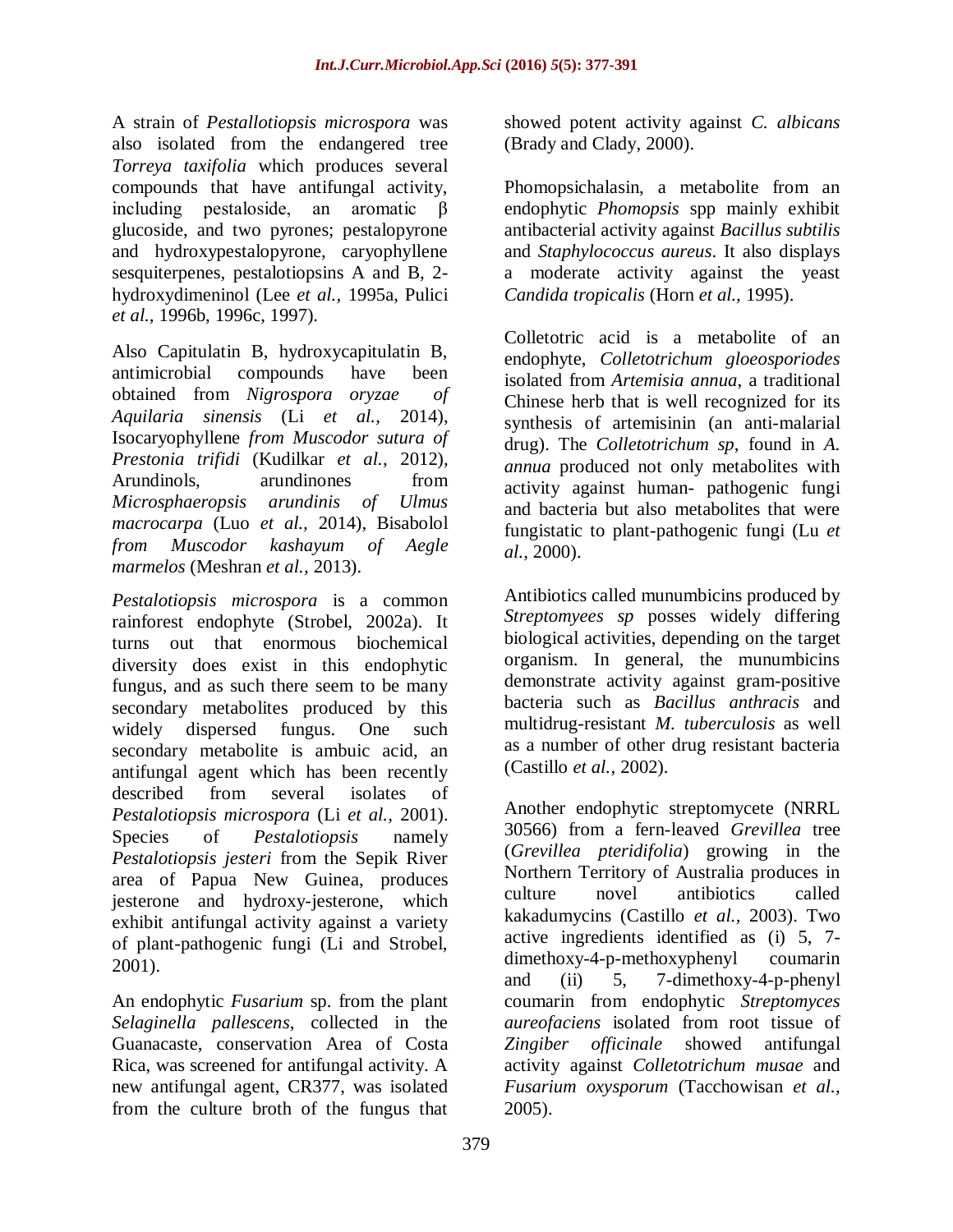*Muscudor albus* is an endophytic fungus obtained from small limbs of *Cinnamomum zeylanicum* (cinnamon tree). This *xylariaceaous* (non-spore-producing) fungus effectively inhibits and kills certain other fungi and bacteria by producing a mixture of volatile compounds. The ecological implications and potential practical benefits of the "mycofumigation" effects of *M. albus* are very promising, given the fact that soil fumigation utilizing methyl bromide will soon be illegal in the United States. This organism is already in the market for the decontamination of human wastes. *Muscodor roseus* obtained from the tree species growing in the Northern Territory of Australia is effective in causing inhibition and death of test microbes in the laboratory as *M. albus* (Worapong *et al.,* 2002).

In addition for the first time, a non muscodor species, *Gliocladium* spp was discovered to be a volatile antibiotic producer. The volatile components of this organism are totally different from those of either *M. albus* or *M. roseus*. In fact, the most abundant volatile inhibitor is annulene formerly used as a rocket fuel and discovered for the first time as a natural product in an endophytic fungus (Stinson and Strobel, 2003).

Another fascinating use of antibiotics products from endophytic fungi is the inhibition of viruses, two novel human cytomegalovirus protease inhibitors, cytonic acids A and B have been isolated from the solid-state fermentation of the endophytic fungus, *Cytanaema* sp. It is apparent that the potential for the discovery of compounds from endophytes, having antiviral activity is in its earliest. The main limitation for the discovery of antiviral compounds from endophytes is probably related to the absence of appropriate antiviral assay systems (Guo *et al.,* 2000).

Two compounds, pestacin and isopestacin have been obtained from culture fluids of *Pestalotiopsis microspora*, an endophyte isolated from a combretaceaous plant, *Terminalla morobensis* growing in the Sepik River drainage of Papua New Guinea. Both pestacin and isopestacin display antimicrobial as well as antioxidant activity (Harper *et al.,* 2003).

Moreover, production of saponins has been recently documented for strains of *A. alternata*, *A. niger* and *Penicillium* sp. from *Loranthus* sp. (Govindappa *et al.,* 2011), dihydrocumambrin A, known as a secondary metabolite of *Glebionis coronaria* (*Chrysanthemum coronarium*), has been recently extracted as a fermentation product of a strain of *Lasiodiplodia*  (=*Botryodiplodia*) *theobromae* endophytic in leaves of *Dracaena draco* [Zaher *et al.,* 2015], all possessing the antimicrobial properties.

# **Anticancer Compounds**

Numerous reviews have highlighted the importance of compounds derived from microbial sources in treating human diseases. In addition to the anti-infective area, natural products have also had a major impact on cancer therapy. Surveying the period from 1981 to 2002, Newman *et al.,* reported that  $> 60\%$  of the approved drugs for cancer treatments are natural products or derivatives of natural products. The search for natural products as potential anticancer agents dates back to 1550 BC, but the scientific period of this search is much more recent. Much of nature remains unexplored, particularly the marine and microbial environments, and the interplay of these two sources, as exemplified by review of Colwell 2002, leaves no doubt that a host of novel bioactive chemotypes awaits discovery. A large number of plants, marine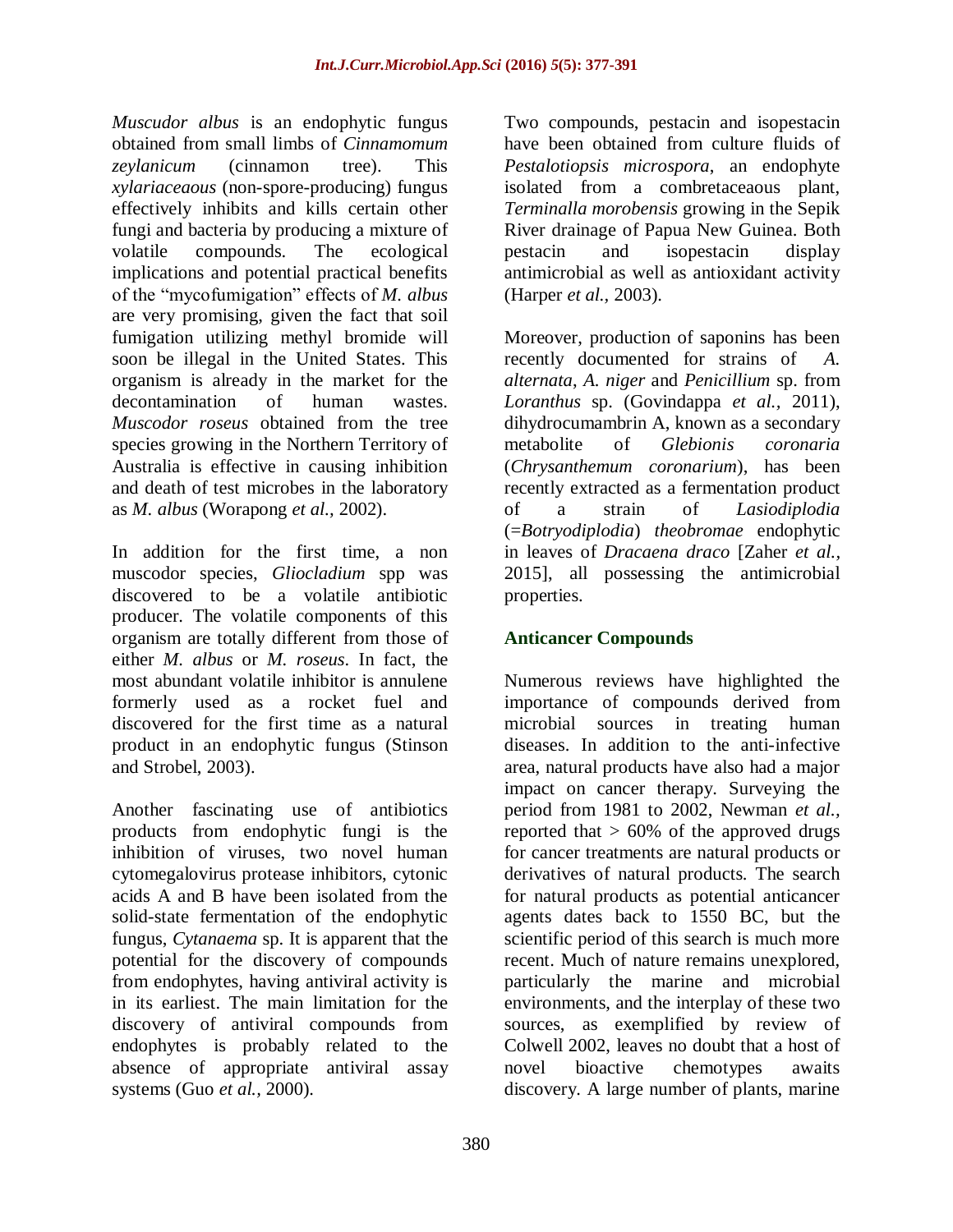and microbial sources have been tested as leads and many compounds have survived the potential leads. Several potential lead molecules such as camptothecin, vincristine vinblastine, taxol, podophyllotoxin, combretastatins, etc. have been isolated from plant and many of them have been modified to improve activity and reduce toxicity. Several successful molecules like topotecan, irinotecan, taxotere, etoposide, teniposide, etc. have emerged as drugs upon modification of these natural leads and many more are yet to come.

The alkaloids are also commonly found in endophytic fungi. Fungal genera like *Xylaria*, *Phoma*, *Hypoxylon*, and *Chalara* sps are representative producers of a relatively large group of substances known as the cytochalasins of which over 20 are now known. Many of these compounds possess antitumor and antibiotic activities. Three novel cytochalasins have recently been reported from a *Rhinocladella* sp. as an endophyte on *Tripterygium wilfordii*. These compounds have antitumor activity (Wagenaar *et al.,* 2000).

The presence of paclitaxel, a highly functionalized diterpenoid in each of the world's yew (*Taxus*) species prompted the study of their endophytes (Suffness, 1995). The mode of action of paclitaxel is to preclude tubulin molecules from depolymerizing during the process of cell division. This compound is the world's first billion-dollar anticancer drug. It is used to treat a number of other human tissueproliferating diseases as well. After several years of effort, a novel paclitaxel-producing endophytic fungus *T. andreanae* was discovered in *T. brevifolia* (Schiff and Horowitz, 1980, Strobel *et al.,* 1993)*, Acremonium* sp *from Taxus globose* (Soca *et al.,* 2011, Kusari *et al.,* 2014b), *Fusarium proliferatum* (Xiong et al 2013),

*Fusarium redolens* from *Taxus wallichiana*  (Garyali *et al.,* 2013. Other investigators have also made observations on paclitaxel production by endophytes, including the discovery of paclitaxel production by a *Tubercularia* sp. isolated from southern Chinese yew (*Taxus mairel*) (Wang *et al.,* 2000). Three endophytes of *T. wallichiana* produce paclitaxel, including *Sporormia minima* and a *Trichothecium* sp. By the use of high-performance liquid chromatography and electrospray mass spectroscopy, paclitaxel has been discovered in *Corylus avellan*a. Several fungal endophytes of filbert produce paclitaxel in culture. One of the most commonly isolated endophytic species is *P. microspore* (Stroble 2002a). An examination of the endophytes of *Taxus wallichiana* yielded *Pestalotiopsis microspore* and a preliminary monoclonal antibody test indicated that it might produce paclitaxel. Several other *Pestalotiopsis*  isolates were obtained from bald cypress in South Carolina and also shown to produce paclitaxel. This was the first indication that endophytes residing in plants other than *Taxus sp*. were producing paclitaxel. Simply it appears that the distribution of the fungi making paclitaxel is worldwide and not confined to yew. From the extremely rare and previously thought to be extinct, Wollemi pine (*Woliemia nobilis*), *Pestalotiopsis* was isolated, which was shown to produce paclitaxel (Strobel *et al.,* 1997). Also quite surprisingly, a rubiaceous plant, *Maguireothamnus speciosus*, yielded a novel fungus, *Seimatoantlerium tepuiense* that produces paclitaxel. Furthermore fungal paclitaxel production has also been noted in *Periconia* sp. and in *Seimatoantlerium nepalense* another novel endophytic fungal species (Bashyal *et al.,* 1999). However that paclitaxel production by all endophytes in culture is in the range of submicrograms to micrograms per litre. Also commonly endophytic fungi will attenuate paclitaxel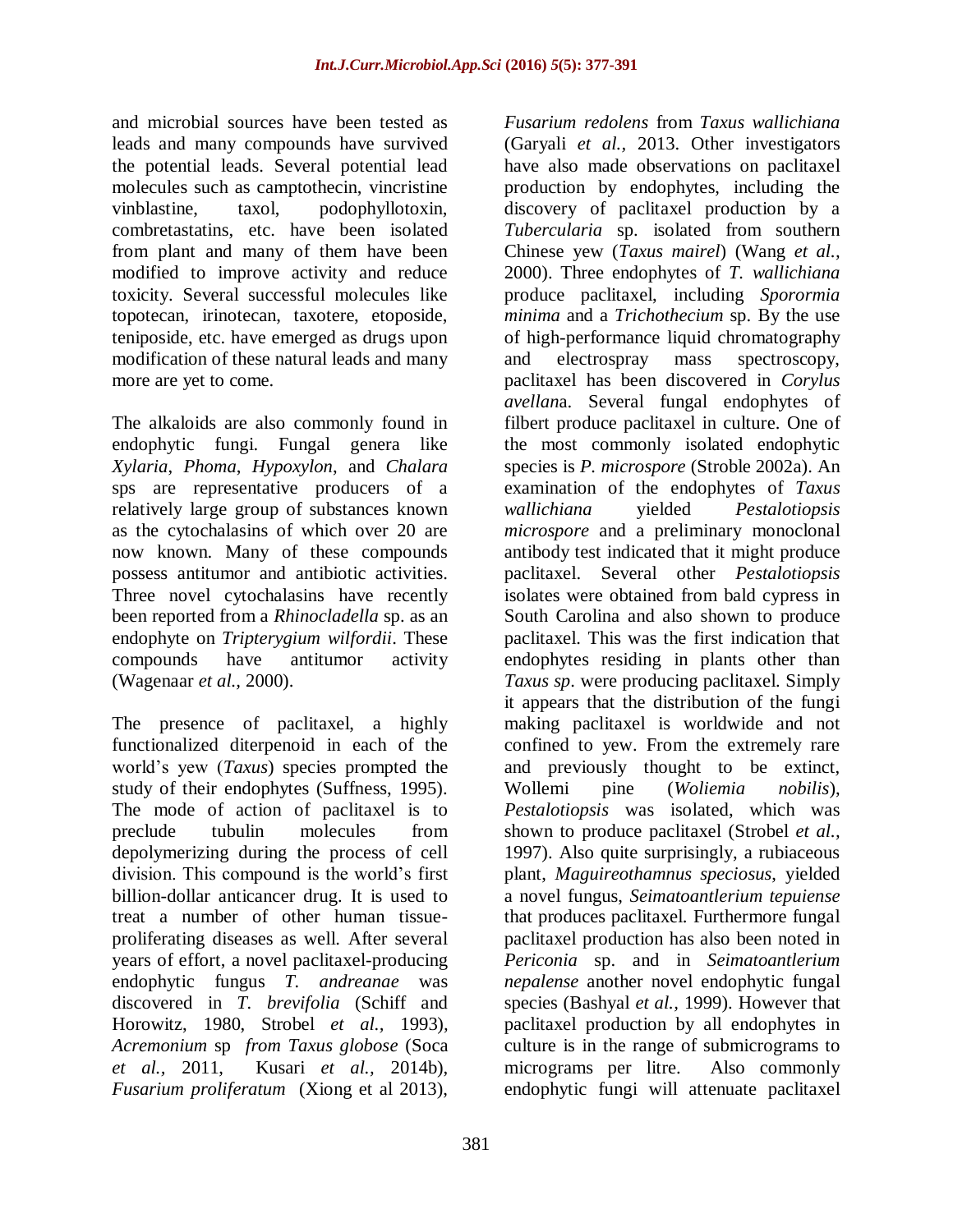production in culture. However, it is possible to recover paclitaxel production in attenuated cultures if certain activator compounds are added to the medium (Li *et al.,* 1998).

Torreyanic acid, a selectively cytotoxic quinine dimmer (anticancer agent) was isolated from a *Pestalotiopsis microspora* strain. This strain was originally obtained as an endophyte associated with the endangered tree *T. taxifolia* (*Florida torreya*) (Li *et al.,* 2002).

The extract of a *Curvularia* sp. an endophytic fungus isolated from *Ocotea corymbosa* showed moderate antifungal activity against *Cladosporium sphaerospermum* and *C. cladosporioides*. Further studies of crude ethyl acetate extract afforded two new benzopyran derivatives and two known compounds which caused a potent stimulus to two mammalian cell lines. Recently fractionation of the extract of *Aspergillus niger*, an endophyte in *Cyndom dacivion* gave four known compounds rubrofusarin B, Biosecinone A, asperpytone B and auasperone A which were further investigated for bioactivity and it was observed to be cytotoxic to the colon cancer cell line (Teles *et al.,* 2005).

Camptothecin, an anticancer drug molecule have also been isolated from endophytic fungi like *Entrospora infrequens* and *Neuospora crassa* idolated from Nothapodytes foetida, an important medicinal herb (Puri *et al.,* 2005b, Rehman*. et al.,* 2008). Furthermore, CPT production by a strain of *F. solani* from *C. acuminata*  was even notably increased by supplying an ethanolic extract of leaves of *C. roseus*  containing strictosidine as a precursor in CPT biosynthesis, and even by ethanol itself (Venugopalan and Srivastava, 2015).

Podophyllotoxin has been discovered from various *Podophyllum* plant species. The production of bioactive lignans by novel fungal endophytes *Trametes hirsua* and *Fusarium oxysporum* which exhibit potent antioxidant, anticancer and radioprotective properties have also been reported (Porter and Eyberger, 2004, Puri *et al.,* 2005a, Amardeep *et al.,* 2007).

### **Immunoregulators**

The endophytic fungus *Fusarium subglutinans* isolated from *T. wilfordii* produces the non toxic immunosuppressant diterpene pyrones, subglutinol A and B. Immunosuppressive drugs are used today to prevent allograft rejection in transplant patients and in future they could be used to treat autoimmune diseases such as rheumatoid arthritis and insulin-dependent diabetes (Lee *et al.,* 1995b).

*Pestalotiopsis* species have been reported to secrete immunosuppressive compounds in culture broth. *Pestalotiopsis sp*., isolated as an endophytic fungus from *T. brevifolia* (Yew tree) produces immunosuppressive pestalotiopsins A and B in liquid culture (Pulici *et.al*., 1996a). *Pestalotia* sp, isolated from a pea plant (*Cassia fistula*), produces immunosuppressive, cytochalasin (Burres *et al.,* 1992). *Pestalotiopsis leucothes*, an endophytic fungus from *T. wilfordii* has tremendous immunomodulatory effects especially suppression of various activities of peripheral blood mononuclear cells. Bioassay guided purification of the crude extracts of *P. leucothes* revealed three compounds that accounted for its activity (Kumar *et al.,* 2003, 2005).

The Microbiology Department at Sandoz Ltd. developed a computer-aided evaluation program to screen and evaluate fungi for bioactivity. This approach resulted in the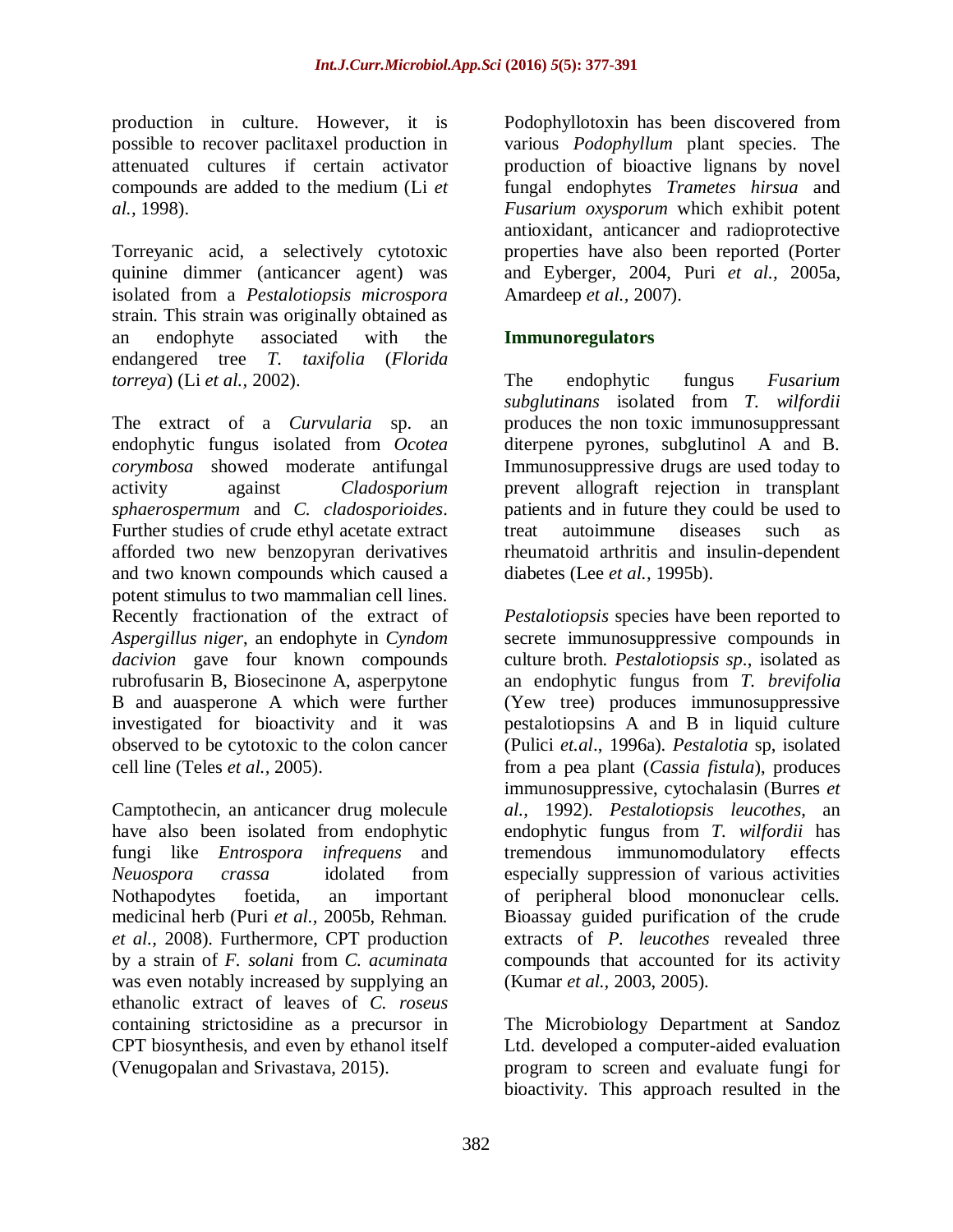discovery of the fungus *Tolypocladium inflatum*, from which cyctosporine, a hugely beneficial immunosuppressant was isolated (Borel and Kis, 1991).

Caffeine, the methylxanthine alkaloid from *Coffea* sp. well known as a psychoactive drug, has been evidenced in extracts of unidentified endophytic fungi recovered from the Indian ethnomedicinal plants *Osbeckia chinensis*, *O. stellata* and *Potentilla fulgens* (Bhagobaty *et al.,* 2011). Piperine is an alkaloid of *Piper longum* and *Piper nigrum* known for its immunoregulatory and antitumor properties and this valuable compound has been extracted from liquid cultures of endophytic strains of *Periconia* sp. From *P. longum*  (Verma *et al.,* 2011), and *Mycosphaerella* sp (Chithra *et al.,* 2014a) and *C. gloeosporioides* from *P. nigrum* (Chithra *et al.,* 2014b).

#### **Antidiabetic Compounds**

A nonpeptidal fungal metabolite (L-783, 281) was isolated from an endophytic fungus (*Pseudomassaria* sp.) collected from an African rainforest. This compound acts as insulin mimetic and unlike insulin is not destroyed in the digestive tract and may be given orally. Oral administration of L-783, 281 to two mouse models of diabetes resulted in significant lowering of blood glucose level (Zhang *et al.,* 1999). Berberine is a cardioprotective and antidiabetic product known from several unrelated medicinal plants (Sun etal 2009), which has been recently found as a secondary metabolite of a strain of *F. solani* from roots of the medicinal liana *Coscinium fenestratum* (Vinodhini *et al.,* 2013). **Anti-insect Compounds**

As the world becomes wary of ecological damage done by synthetic insecticides, endophytic research continues for the discovery of powerful, selective and safe alternatives. Several endophytes are known to have anti-insect property. Nodulisporic acids, novel indole diterpenes exhibit potent insecticidal properties against the blow fly. The first Nodulisporic compounds were isolated from an endophyte, a *Nodulisportum sp*. from the plant *Bontia daphnoides* (Demain, 2000). Insect toxins have also been isolated from an unidentified endophytic fungus from wintergreen (*Gaultheria procumbens*). The two new compounds, 5-hydroxy-2-p-hydroxy-5 methyl-4-hexenyl benzofuran and 5 hydroxy-2-(P-oxo-5-methyl-4-hexenyl benzofuran both show toxicity to spruce budworm (Findlay *et al.,* 1997). Another endophytic fungus, *Muscodor vitigenus*, isolated from a *Paullina paullinioides* yields naphthalene as its major product. Naphthalene, the active ingredient in common mothballs is a widely exploited insect repellant. *M. vitigenus* shows promising preliminary results as an insect deterrent and exhibits potent insect repellency against the wheat stem sawfly (*Cephus cinctus*) (Daisy *et al.,* 2002a, 2002b). Terpenes from *Copaifera*  demonstrated *in vitro* antiparasitic and synergic activity (Izumi *et al.,* 2012). Azadirachtins A and B have been recently extracted from cultures of a strain of *Penicillium* (*Eupenicillium*) *parvum*  endophytic in the neem plant (*Azadirachta indica*) possessing insecticidal activity (Kasuri *et al.,* 2014a).

Plant hormones are undoubtedly among the main secondary metabolites that can influence plant fitness and enhance development when exogenously administered. Many fungal species have been reported to be able to produce compounds such as indole-3-acetic acid (IAA) and gibberellins (GAs), particularly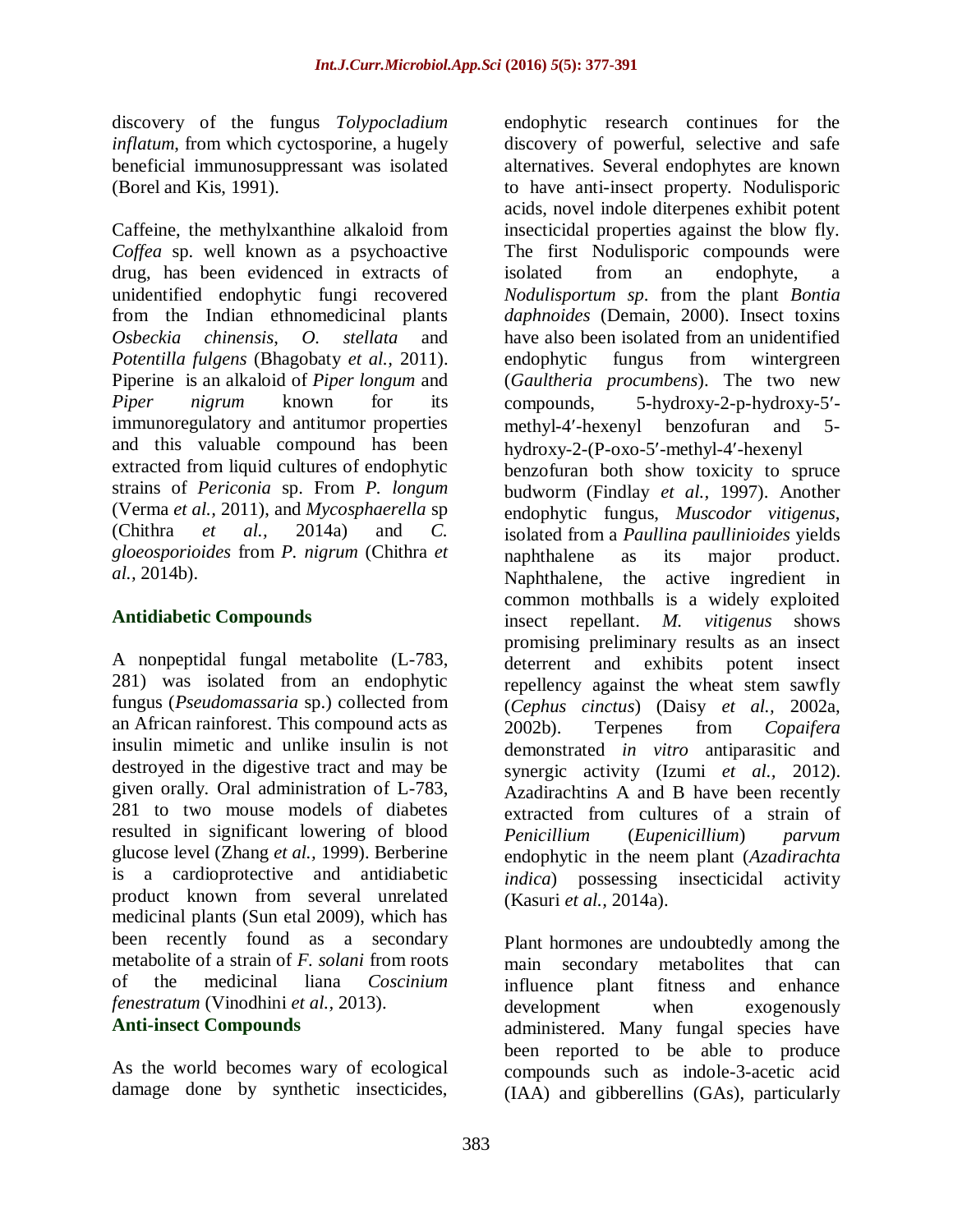species inhabiting rhizosphere which are presumed to exert a consistent effect on plant development (Manici *et al.,* 2015). The interaction of crop plants with endophytic fungi producing gibberellins could be exploited as a strategy to overcome the adverse effects of abiotic stresses, considering the increased plant growth and biomass production that have been documented even in extreme environmental conditions (Khan *et al.,* 2015).

Production of IAA by fungi establishing a mutualistic relationship with plants was first evidenced by a few mycorrhizal species recovered from pine and orchid roots (Ek and Ljungquid 1983). Afterwards it has been reported by strains of *Colletotrichum* sp. from *Artemisia annua* (Lu *et al.,* 2000), *Talaromyces verruculosus* (=*Penicillium verruculosum*) from roots of *Potentilla fulgens* (Bhagobaty et al 2009), and *Penicillium glabrum* from pomegranate (*Punica granatum*) fruits ( Hammerschmidt *et al.,* 2012). IAA is also produced by *Piriformospora indica* ( Sirrenberg *et al.,* 2007), the quite famous Basidiomycetes species and later found to be widespread and able to colonize roots of many host plants, disclosing a potential for applications in crop production [Qiangetal *et al.,* 2012).

Other endophytic fungi have been found to produce both IAA and GAs, such as two strains of *Fusarium* sp. from *Euphorbia pekinensis* Dai and Yu, 2008)]. Moreover, a strain of *Galactomyces geotrichum* isolated from the aquatic plant *Trapa japonica*  produced IAA and biologically active GAs (GA1, GA4, and GA7) ( Waqas *et al.,* 2014), while two strains from cucumber roots (*Phoma glomerata* and *Penicillium*  sp.) were found to produce gibberellic acid (GA3) along with GA1, GA4, GA7, and IAA (Waqas *et al.,* 2012), Similar effects resulted in the evaluation of another

cucumber endophytic strain (*Paecilomyces formosus*) by the same research group (Khan *et al.,* 2012).

The production of IAA, GA, abscisic acid and jasmonic acid in several combinations was observed by a pool of unidentified endophytic fungi recovered from five plants used in Indian ethnomedicine, *Camellia caduca*, *Osbeckia chinensis*, *Osbeckia stellata*,*Potentilla fulgens*, and *Schima khasiana (* Bhagobaty and Joshi, 2011).

**Enzymes:** Very few microorganisms living in plants, e.g., the ericoid mycorrhizal fungus *Hymenoscyphus ericae* were reported to be xylenase producers (Burke and Cairney, 1997). Manabu *et al.,* (2002) isolated one hundred and sixty-nine endophytic fungi and eighty one endophytic bacteria from 14 plants in total. Among them, 155 fungi (91.7%) and 52 bacteria (64%) were found to produce xylenase. Like other microorganisms invading plant tissues, endophytes produce extracellular hydrolyases as a resistance mechanism to overcome attack by the host against pathogenic invasion and/or to get nutrition from the host.

Such enzymes including pectinases, esterases, cellulases and lipases, (Petrini *et. al*. 1992) proteinase, (Reddy *et al.,* 1996)  $\alpha$ 1, 4-glvcan lyase (Nielsen *et al.*, 2000) and phosphatases (Maccheroni and Azevedo, 1998) have been documented from different endophytes. In addition to above mentioned enzymes endophytes also produce laccase, two isolates of *Fusarium proliferatum* and *F. proliferatum* strains produce laccases during infection of wheat seedlings (Kwon and Anderson, 2001).

# **Conclusion**

Endophytes are not only the interesting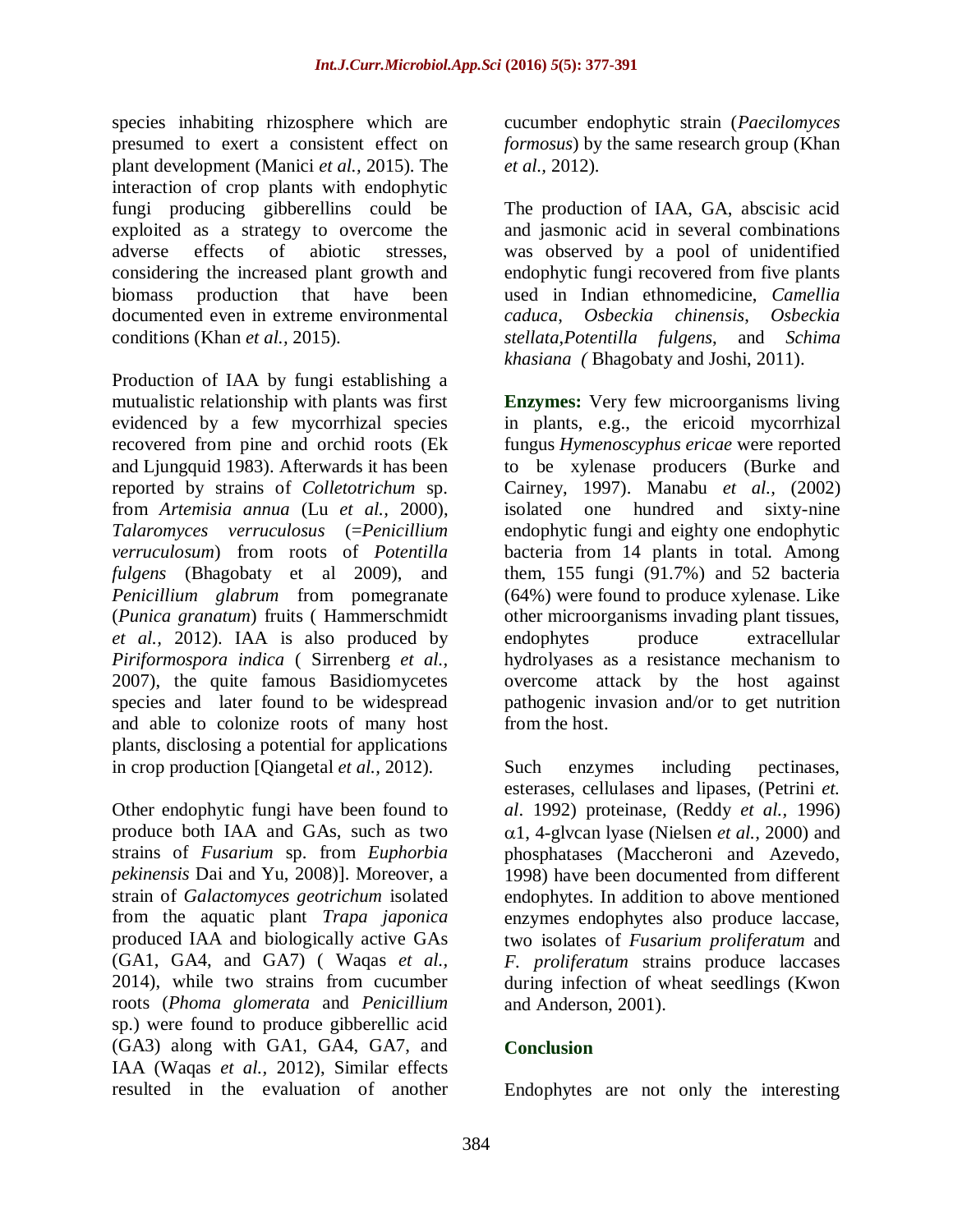Class of microorganisms but may also play a significant role in their utilization in industry, agriculture, medicine, food, textiles, bioremediation, natural cycling as biofertilizers and many other ways. Microorganisms occupying virtually every living and non-living niche on earth have proven to be a very rewarding source of bioactive and structurally diverse natural products

It could be realized that plants may serve as a reservoir of unimaginable numbers of microorganisms known as endophytes which have typically gone unnoticed for centuries. Many more endophytes may produce unusual secondary metabolites of tremendous importance. In fact a comprehensive study has indicated that 51% of biologically active substances isolated from endophytic fungi were previously unknown. New pharmaceutical compounds, secondary metabolites, agents for biological control of insect-pests and plant diseases besides other useful characteristics could be found, by further exploration of endophytic microorganisms. This is a broad field of investigation that is almost entirely open to new findings. It is expected that new ways of interactions between endophytes and their hosts will be found. It is expected also that new drugs of biotechnological importance produced by endophytes will be described with the increasing knowledge focusing on these microorganisms. There is a need of world wide scientific effort to isolate endophytes and study their secondary metabolism.

# **References**

Ballio, A., Bossa, F., DiGiogio, P., Ferranti, P., Paci, M., Pucci,. P., Scaloni, A., Segre, A., Strobel, G, A. 1994. Structure of the pseudomycins, new lipodepsipeptides produced by

*Pseudomonas syringae* MSU 16H. *FEMS Lett.,* 355: 96-100.

- Bashyal, B., Li, J.Y., Strobel, G.A., Hess, W.M. 1999. *Seimatoantlerium nepalense*, an endophytic taxol producing coclomycete from Himalayan yew (*Taxus wallichiana*), *Mycotaxon*., 72: 33-42.
- Bhagobaty, R.K., Joshi, S.R. 2009. Promotion of seed germination of green gram and chick pea by *Penicillium verruculosum* RS7PF, a root endophytic fungus of *Potentilla fulgens* L. *Adv. Biotechnol., 8*: 7–15.
- Bhagobaty, R.K., Joshi, S.R. 2011. Metabolite profiling of endophytic fungal isolates of five ethnopharmacologically important plants of Meghalaya, India. *J. Metabolomics Syst. Biol., 2*: 20–31.
- Borel, J.F., Kis, Z.L. 1991. The discovery and development of cyclosporine. *Transplant. Proc.,* 23(2): 1867-1874.
- Brady, S.F., Clardy, J. 2000. CR377, a new pentaketide antifungal agent isolated from an endophytic fungus. *J. Nat. Prod.*, 63: 1447-1448.
- Burke, R.M., Cairney, J.W.G. 1997. Purification and characterization of a p-14-endoxylanase from the ericoid mycorrhizal fungus *Hymenoscyphus ericae*. *New Phytol.*, 135: 345-352.
- Burres, N.S., Premachandran, U., Humphrey, P.E., Jackson, M., Chen, R.H. 1992. A new immunosuppressive Cytochalasin isolated from a *Pestalotia sp*. *J. Antibiotics*, 45: 1367- 1369.
- Castillo, U.F., Harper, J.K., Strobel, G.A., Sears, J., Alesi, K., Ford, E., Lin, J., Hunter, M., Maranta, M., Fe, H., Yaver, D., Jensen, J.B., Porter, H., Robison, R., Millar, D., Hess, W, M., Condron, M., Teplow, D. 2003. Kakadumycins, novel antibiotics from *Streptomyces* sp. NRRL 30566, an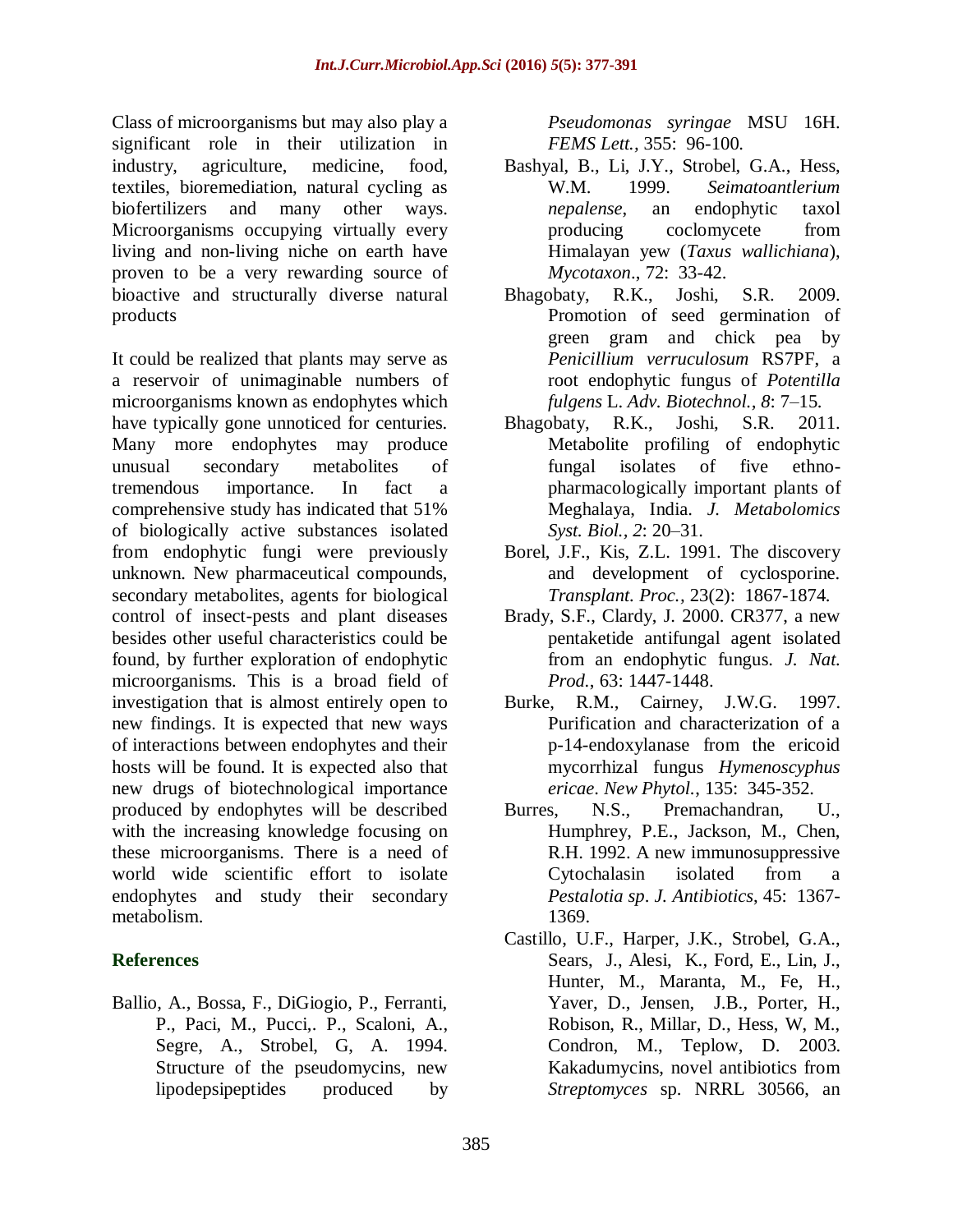endophyte of *Grevillea pteridifolia. FEMS Lett.,* 224: 183-190.

- Castillo, U.F., Strobel, G.A., Ford, E.J., Hess, W.M., Porter, H., Jensen, J.B., Albert, H., Robison, R., Condron, M, A., Teplow, D, B., Stevens, D., Yaver, D. 2002. Munumbicins, widespectrum antibiotics produced by *Streptomyces NRRL* 30562, endophytic on *Kennedia nigriscans*. *Microbiol.,* 148: 2675-2685.
- Chaturvedi, P., Gajbhiye, S., Roy, S., Dudhale, R., Chowdhary, A. 2014. Determination of kaempferol in extracts of *Fusarium chlamydosporum*, an endophytic fungi of *Tylophora indica* (Asclepeadaceae) and its anti-microbial activity. *J. Pharm. Biol. Sci., 9*: 51–55.
- Chithra, S., Jasim, B., Anisha, C., Mathew, J., Radhakrishnan, E.K. 2014a. LC-MS/MS based identification of piperine production by endophytic *Mycosphaerella* sp. PF13 from *Piper nigrum*. *Appl. Biochem. Biotechnol., 173*: 30–35.
- Chithra, S., Jasim, B., Sachidanandan, P., Jyothis, M., Radhakrishnan, E.K. 2014b. Piperine production by endophytic fungus *Colletotrichum gloeosporioides* isolated from *Piper nigrum*. *Phytomedicine, 21*: 534–540.
- *Colletotrichum* sp., an endophytic fungus in *Artemisia annua*. *Plant Sci., 151*: 67– 73.
- Colwell, R.R. 2002. Fulfilling the promise of biotechnology. *Biotechnol. Adv.,* 20: 215–228.
- Cragg, G.M. 2002. Natural Product Drug Discovery and Development, The United States National cancer Institute Role. *Puerto Rico Health Science Murnal,* 21: 97-111.
- Cragg, G.M., Newman, D.J. 2001b. Cytotoxic alkaloids from the marine

sponge Thorectandra. *J. Nat. Prod.,* 67: 232-244.

- Cragg, G.M., Newman, D.J., 2001a. Natural Product Drug Discovery in the Next Millennium. *Pharma. Biol.,* 39: S8-17.
- Dai, C.C., Yu, B.Y., Li, X. 2008. Screening of endophytic fungi that promote the growth of *Euphorbia pekinensis*. *Afr. J. Biotechnol., 7*: 3505–3510.
- Daisy, B., Runyon, J.B. 2002b. Naphthalene, an insect repellent, is produced by *Muscodor vitigenus*, a novel endophytic fungus. *Microbiol.,* 148: 3737-3741.
- Daisy, B., Strobel, G., Ezra, D., Castillo, U., Baird, G., Hess, W.M. 2002a. *Muscodor vitigenus* anam. Sp. Nov., an endophyte from *Paullinia paullinioides*. Mycotaxon. 84:39- 50.Daisy. B.H., Strobel.G.A., Castillo. U., Ezra. D., Sears. J., Weaver.
- Demain, A.L. 2000. Microbial natural products: a past with a future, p. 3-16. In S. K. Wrigley, M. A. Hayes, R. Thomas, E. J. T. Chrystal, and N. Nicholson (ed.), Biodiversity: new leads for pharmaceutical and agrochemical industries. The Royal Society of Chemistry, Cambridge, United Kingdom.
- Ek, M., Ljungquist, P.O., Stenström, E. 1983. Indole-3-acetic acid production by mycorrhizal fungi determined by gas chromatography-mass spectrometry. *New Phytol., 94*: 401– 407.
- Findlay, J.A., Bothelezi, S., Li, G., Sevek, M. 1997. Insect toxins from an endophyte fungus from wintergreen *J. Nat. Prod.*, 60:1214-1215.
- Garyali, S., Reddy, M.S. 2013. Taxol production by an endophytic fungus, *Fusarium redolens*, isolated from Himalayan yew. *J. Microbiol. Biotechnol. 23*, 1372–1380.

Govindappa, M., Channabasava, R.,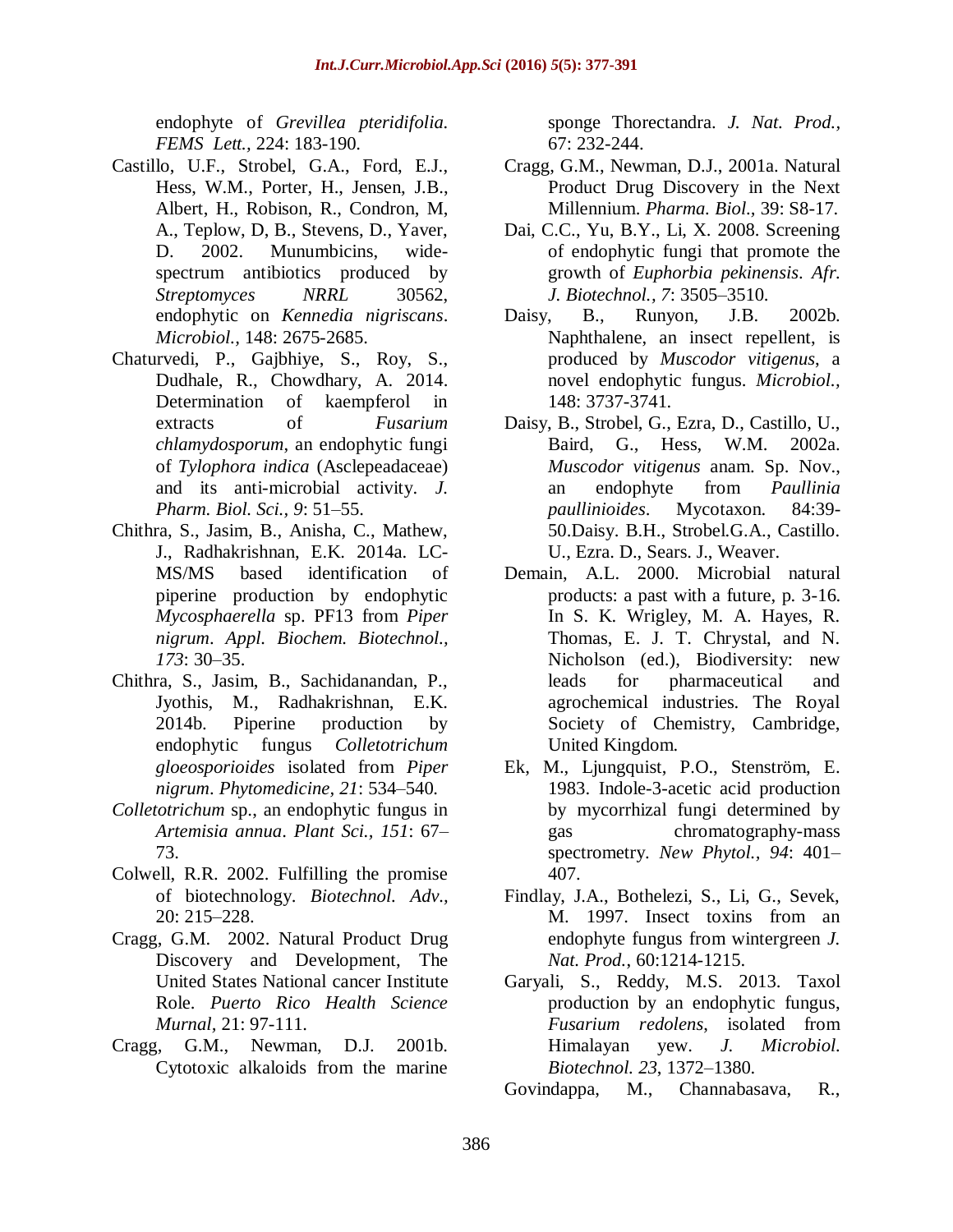Sowmya, D.V., Meenakshi, J., Shreevidya, M.R., Lavanya, A., Santoyo, G., Sadananda, T.S. 2011. Phytochemical screening, antimicrobial and *in vitro* antiinflammatory activity of endophytic extracts from *Loranthus* sp. *Pharmacognosy J., 3*, 82–90.

- Guo, B., Dai, J., Ng, S., Huang, Y., Leong, C., Ong, W., Carte, B.K. 2000. Cytonic acids. A and B, novel tridepside inhibitors of hCMV protease from the endophytic fungus *Cytonaema species*. *J. Nat. Prod.*  63:602-604.
- Hammerschmidt, L., Wray, V., Lin, W., Kamilova, E., Proksch, P., Aly, A.H. 2012. New styrylpyrones from the fungal endophyte *Penicillium glabrum*  isolated from *Punica granatum*. *Phytochem. Lett. 5*, 600–603.
- Harper, J, K., Ford, E, J., Strobel, G, A., Arif, A., Grant, D,M., Porco, J., Tomer, D.P., Oneill, K. 2003. Pestacin a 1, 3-dihydro isobenzofuran from *Pestalotiopsis microspora* possessing antioxidant and antimycotic activities. Tetrahedron. 59:2471-2476.
- Harrison, L., Teplow, D., Rinaldi, M., Strobel, G, A. 1991. Pseudomycins, a family of novel peptides from *Pseudomonas syringae,* possessing broad spectrum antifungal activity. *J. Gen. Microbiol.,* 137:2857-2865.
- Horn, W, S., Simmonds, M, S, J., Schwartz, R, E., Blaney, W, M. 1995. Phomopsichalasin, a novel antimicrobial agent from an endophytic *Phomopsis sp. Tetrahedron.*14:3969-3978.
- Izumi, E., Ueda-Nakamura, T., Veiga V.F., Jr., Pinto, A.C., Nakamura, C.V. 2012. Terpenes from *Copaifera*  demonstrated *in vitro* antiparasitic and synergic activity. *J. Med. Chem. 55*,

2994–3001.

- Khan, A.L., Hamayun, M., Kang, S.M., Kim, Y.H., Jung, H.Y., Lee, J.H., Lee, I.J. 2012, Endophytic fungal association via gibberellins and indole acetic acid can improve plant growth under abiotic stress: An example of *Paecilomyces formosus* LHL10. *BMC Microbiol. 12*, 3.
- Khan, A.L., Hussain, J., Al-Harrasi, A., Al-Rawahi, A., Lee, I.J. 2015. Endophytic fungi: Resource for gibberellins and crop abiotic stress resistance*. Crit. Rev. Biotechnol. 35*, 62–74.
- Kour. A., Abdul, S.S., Suriya. R., Phalisteen, S., Parvaiz, H.Q., Pankaj, S., Ravi, K.K and Vijeshwar ,V. 2007. Isolation and identification of an endophytic strain of *Fusarium oxysporum* producing podophyllo toxin from *Juniperus recurva [World Journal of](http://www.springerlink.com/content/100229/?p=9a842daa35dc4a89b6c31724914cdf94&pi=0)  [Microbiology and Biotechnology](http://www.springerlink.com/content/100229/?p=9a842daa35dc4a89b6c31724914cdf94&pi=0)* 24: 1115-1121.
- Kudalkar, P., Strobel, G., Riyaz-Ul-Hassan, S., Geary, B., Sears, J. 2012. *Muscodor sutura*, a novel endophytic fungus with volatile antibiotic activities. *Mycoscience 53*, 319–325.
- Kumar, S, S, D., Lau, C, S., Chan, W, K., Yang, D., Cheung, H, Y., Chen, F., Hyde, K, D., 2003. Immunomodulatory activity of an endophytic fungus from *Tripterygium*, *wilfordii.* Proceeding of the 2<sup>nd</sup> International Conference on Medicinal Mushroom and the International Conference on Biodiversity and Bioactive Compounds, 367-373.
- Kumar, S, S, D., Lau, C, S., Chan, W, K., Yang, D., Cheung, H, Y., Chen, F., Hyde, K, D., 2005. Immunomudulatory compounds from *Pestalotiopsis leucothes* an endophytic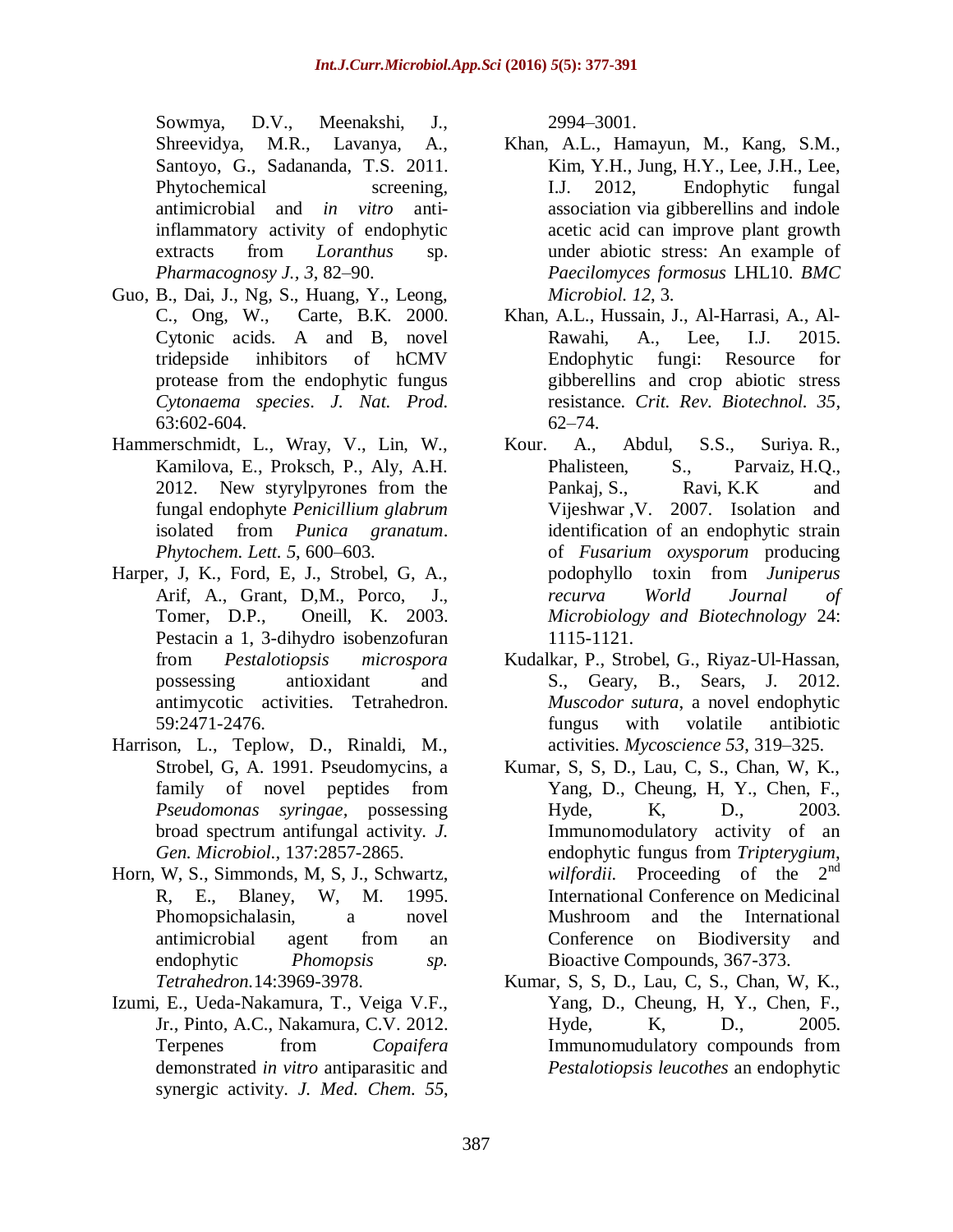fungus from *Tripterygium wilfordii*. *Life science* 72(2): 147-156.

- Kusari, S, Verma, V.C., Lamshoeft, M., Spiteller, M. 2014a. An endophytic fungus from *Azadirachta indica* A. Juss. that produces azadirachtin. *World J. Microbiol. Biotechnol.* 2012. *28*, 1287–1294.
- Kusari, S. Singh, S. Jayabaskaran, C.. 2014b. Rethinking production of Taxol® paclitaxel) usingendophyte biotechnology. *Trends Biotechnol. 32*, 304–311.
- Kwon, S, L., Anderson, A, J. 2001, Laccase isozyme production by an opportunistic pathogen, a *Fusarium proliferatum* isolate from wheat. *Physiol. Mol. Plant Pathol.,* 59: 235- 242.
- Lee, J, C., Yang, X., Schwartz, M., Strobel, G., Clardy, J. 1995a. The relationship between an endangered North American tree and an endophytic fungus. *Chem. Biol.* 2:721-727.
- Lee, J., Lobkovsky,E., Pliam, N, B., Strobel, G, A., Clardy, J. 1995b. Subglutinols A and B, immunosuppressive compounds from the endophytic fungus *Fusarium subglutinans*. *J. Org. Chem.* 60:7076-7077.
- Li, C., Johnson, R, P., Porco, J, A. 2002. Total synthesis of the quinine epoxide dimmer (+)-torreyanic acid, application of a biomimetic oxidation/ electrocyclization/ Diels -Alder dimerzation cascade. *J. Am. Chem. Soc.* 125: 5059-5106.
- Li, D., Chen, Y., Pan, Q., Tao, M., Zhang, W. 2014. A new eudesmane sesquiterpene from *Nigrospora oryzae*, an endophytic fungus of *Aquilaria sinensis*. *Rec. Nat. Prod. 8*, 330–333.
- Li, J, Y., Harper, J, K., Grant, D, M., Tombe, B, O., Bashyal, B., Hess, W, M., Strobel, G, A. 2001b. Ambuic acid, a highly functionalized

cyclohexenone with antifungal activity from *Pestalotiopsis spp* and *Monochaetia spp*. *Phytochemistry.* 56: 463-468.

- Li, J, Y., Sidhu, R, S., Ford, E., Hess, W, M., Strobel, G, A. 1998. The induction of taxol production in the endophytic fungus *Periconia sp*. from *Terreya grandifolia*. *J. Ind. Microbiol.* 20: 259- 264.
- Li, J, Y., Strobel, G, A. 2001a. Jesterone and hydroxy-jesterone antioomycete cyclohexenone epixides from the endophytic fungus *Pestalotipsis jesteri*. *Phytochemistry* 57: 261-265.
- Li, J, Y., Strobel, G, A., Harper, J, K., Lobkovsky, E., Clardy. J. 2000. Cryptocin, a potent tetramic acid, antimycotic from the endophytic fungus *Cryptosporiopsis cf. quercina*. *Org. Lett.* 2:767-770.
- Li, J, Y., Strobel, G, A., Sidhu, R., Hess, W, M., Ford, E. 1996. Endophytic taxol producing fungi from Bald Cypress *Taxodium distichum*, *Microbiology.*  142:2223-22226.
- Lu, H., Zou, W.X., Meng, J.C., Hu, J., Tan, R.X. 2000. New bioactive metabolites produced.
- Luo, J., Liu, X., Li, E., Guo, L., Che, Y. 2013. Arundinols A-C and arundinones A and B from the plant endophytic fungus *Microsphaeropsis arundinis*. *J. Nat. Prod. 76*, 107–112.
- Maccheroni, W., Azevedo, J, L. 1998. Synthesis and secretion of phosphatases by endophytic isolates of *Colletotrichum musae* grown under conditions of nutritional starvation. *J. Gen. Appl. Microbiol.* 44: 381.
- Manabu, S., Takebayashi, M., Katsuichi, S., Michiko, T., Atsushi, Y., Fusao, T. 2002. Endophytes as producers of xylanase. *Journal of Bioscience and Bioengmeering.* 93(1): 88-90.
- Manici, L.M., Kelderer, M., Caputo, F.,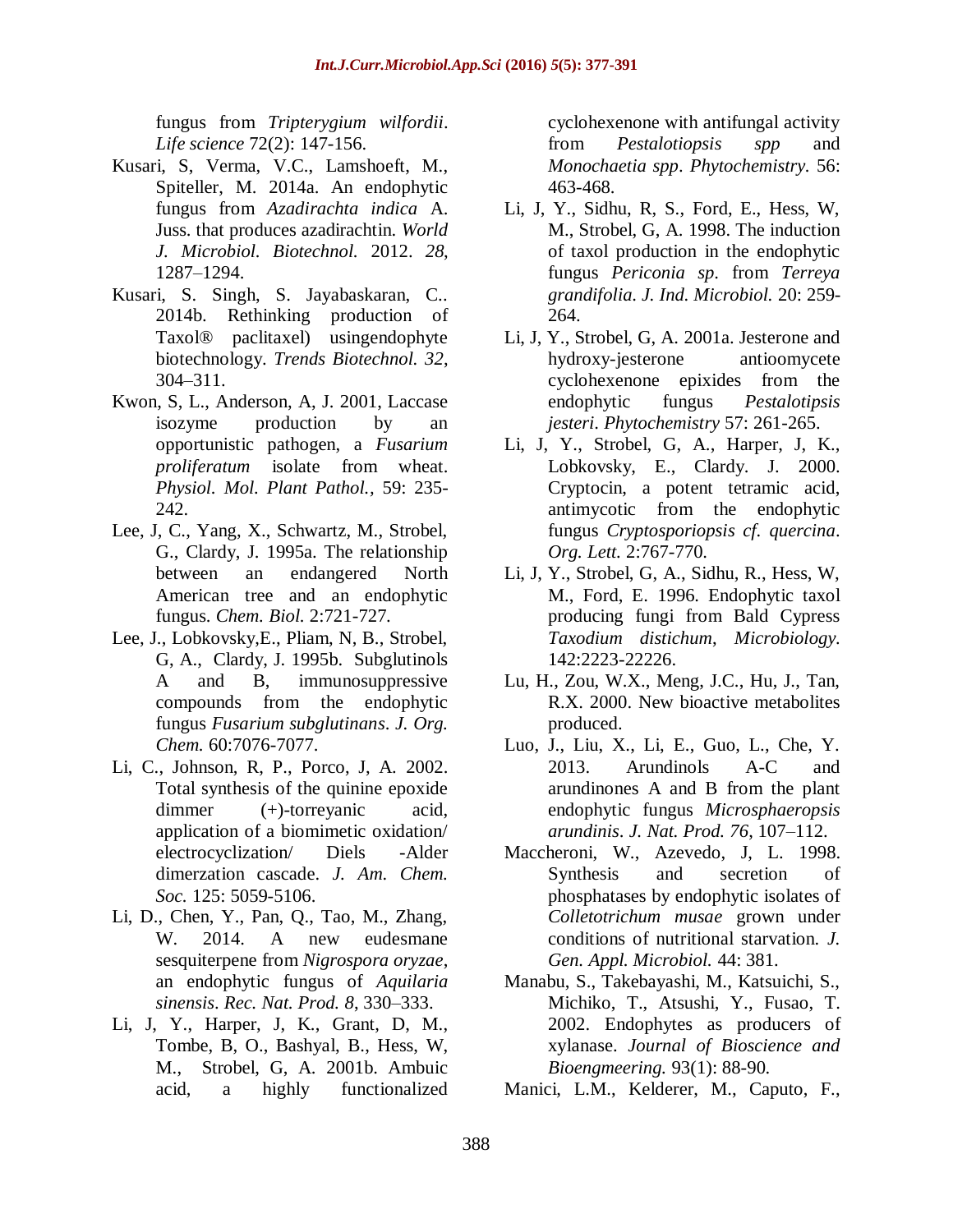Mazzola, M. 2015. Auxin-mediated relationships between apple plants and root inhabiting fungi: Impact on root pathogens and potentialities of growthpromoting populations. *Plant Pathol. 64*, 843–851.

- Meshram, V., Kapoor, N., Saxena, S. 2013. *Muscodor kashayum* sp. nov.—A new volatile anti-microbial producing endophytic fungus. *Mycology 4*, 196– 204.
- Miller, J, D., Laflamme, A, M., Sobol, Y., Lafontaion, P., Greenhalgh, R. 1998. Fungi and fungal products in some Canadian houses. *Int. Biodeterior.*  24:103-120.
- Newman. D.J., Cragg. G.M., and Snader. K.M., 2003. Natural Products as Source of New Drugs over the Period 1981-2002. *J. Nat. Prod.* 66: 1022- 1037.
- Nielsen, J, E., Yu, S, K., Bojko, M.., Marcussen, J. 2000. A-1, 4- Glecan lyase-producing endophyte of *Gracilariopsis spp* (Rhodophyta) from China. *Eur. J. Phycol.* 35:207-212.
- Petrini, O., Sieber, T, H., Toti, L., Viret, O, 1992. Ecology, metabolite production and substrate utilization in endophytic fungi-Natural Toxins. 1: 185-196.
- Porter, J, R., Folsom, P, A., Eyberger, A, L. 2004. (Newark, DE). Endophytes for production of podophyllotoxin. US patent 20040248265.
- Pu, X., Qu, X.; Chen, F., Bao, J., Zhang, G., Luo, Y. 2013. Camptothecinproducing endophytic fungus *Trichoderma atroviride* LY357: Isolation, identification, and fermentation conditions optimization for camptothecin production. *Appl. Microbiol. Biotechnol. 97*, 9365–9375.
- Pulici, M., Sugawara, F., Koshino, H., Okada, G., Esumi, Y., Uzava, J., Yoshida, S. 1997. Metabolites of *Pestolotiopsis spp* endophytic fungus

of *Taxus brevifolia*. *Phytochemistry*  46: 313-319.

- Pulici, M., Sugawara, F., Koshino, H., Uzawa, J., Yoshida, S., Lobkovsky, E., Clardy, J.,1996a. Pestalotiopsin-A and pestalotiopsin-B, new caryophyllenes from an endophytic fungus of *Taxus brevifolia*. *J. Org. Chem.* 61: 2122- 2124.
- Pulici, M., Sugawara, F., Koshino, H., Uzawa, J., Yoshida, S., Lobkovsky, E., Clardy, J. 1996b. A new isodiminol from *Pestalotiopsis sp. J. Nat. Prod.* 59: 47-48.
- Puri, S, C., Nazir, A., Chawla, R., Arora, R., Riyaz-ul-Hasan., Amina, T., Ahmed, B., Verma, V., Singh, S., Sagar, R., Sharma, A., Kumar, R., Sharma, R, K. Qazi, G, N. 2005a. The endophytic fungus *Trametes hirsuta* as a novel alternative source of podophyllotoxin and related aryl tetralin lignans, *Journal of Biotechnology.*
- Puri, S, C., Verma, V., Amna, T., Qazi, G, N., Spiteller, M. 2005b. An Endophytic fungus from *Nothapodytes foetida* that Produce Camptothecin. *J. Nat. Prod*. 68(12): 1717-1719.
- Qiang, X., Weiss, M., Kogel, K.H., Schäfer, P. 2012. *Piriformospora indica—*A mutualistic basidiomycete with an exceptionally large plant host range. *Mol. Plant Pathol. 13*, 508–518.
- Reddy, P, V., Lam, C, K., Belanger, F, C. 1996. Mutualistic fungal endophytes express a proteinase that is homologous to proteases suspected to be important in fungal pathogenicity. *Plant Physiol.,* 111: 1209-1218.
- Rehman, S., Shawl, A., S., Kour, A., Andrabi, R., Sultan, P., Sudan, P and Qazi, G, N. 2008. An Endophytic *Neurospora sp.* from *Nothapodytes foetida* producing Camptothecin. *Applied Biochemistry and Microbiology,* 44(2). 203–209.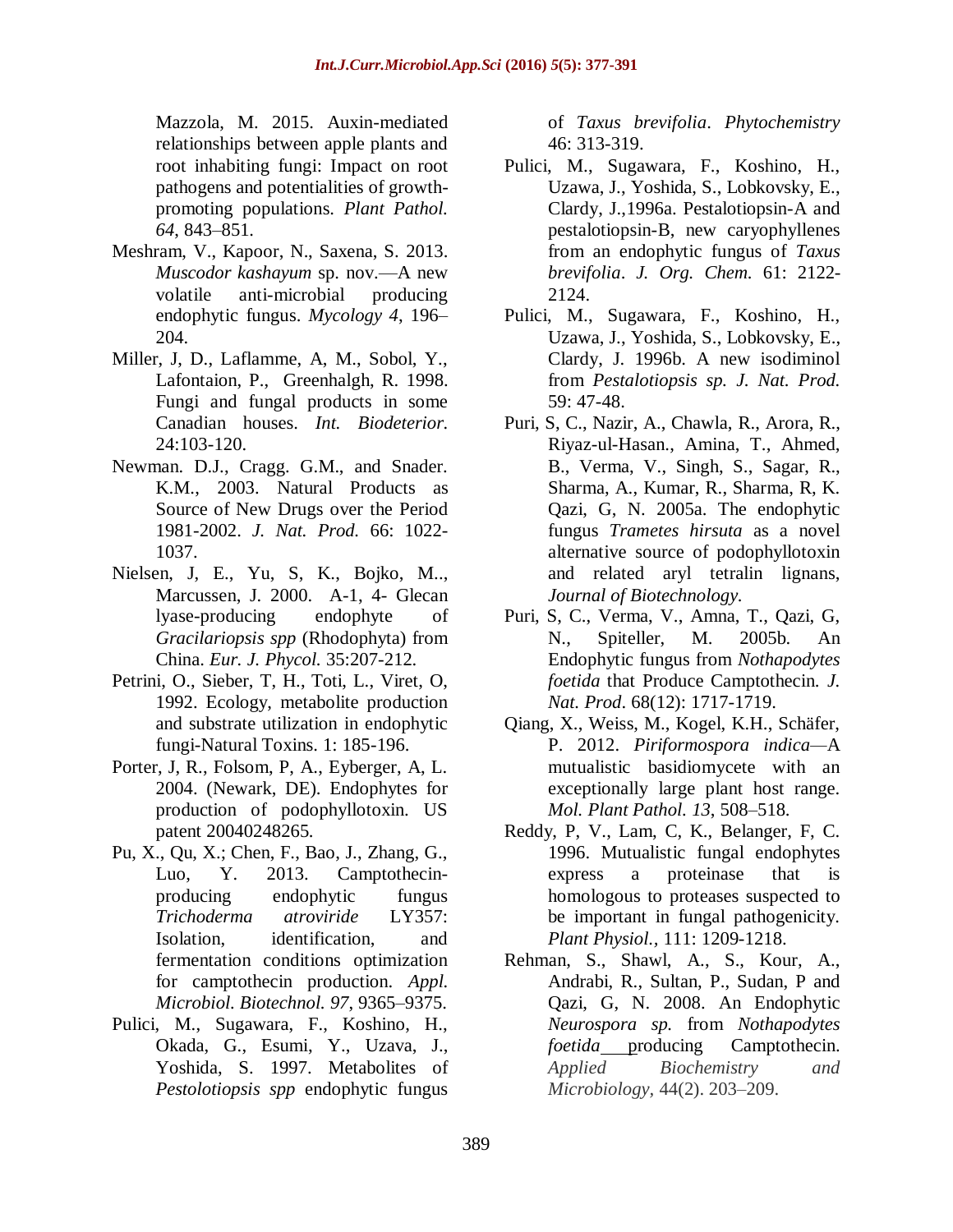- Schiff, P, B., Horowitz, S, B. 1980. Taxol stabilizes microtubules in mouse fibroblast cells. Proc-*Natl. Acad. Sci. USA* 77: 1561-1565.
- Selim K,A,1., El-Beih, A.A.1., AbdEl-Rahman T.M., El-Diwany A.I. 2012. Biology of endophytic fungi. *Curr. Res. Environ. Appl. Mycol.,* 2 (1) 31– 82.
- Sirrenberg, A., Göbel, C., Grond, S., Czempinski, N., Ratzinger, A., Karlovsky, P., Santos, P., Feussner, I., Pawlowski, K. 2007. *Piriformospora indica* affects plant growth by auxin production. *Physiol. Plant. 131*, 581– 589.
- Soca-Chafre, G. Rivera-Orduña, F.N. Hidalgo-Lara, M.E. Hernandez-Rodriguez, C. Marsch, R. Flores-Cotera, L.B. 2011. Molecular phylogeny and paclitaxel screening of fungal endophytes from *Taxus globosa*. *Fungal Biol. 115*, 143–156.
- Stierle, A., Strobel, G, A., Stierle, D. 1993. Taxol and taxane production by *Taxomyces andreanae*, an endophytic fungus of pacific yew. *Science*  260:.214-216.
- Stinson, M., Ezra, D., Strobel. G. 2003. An endophytic *Gliocladium* sp. of *Eucryphia cordifolia* producing selective volatile antimicrobial compounds. *Plant Sci.* 165:913-922.
- Strobel, G, A. 2002a. Microbial gifts from rain forests. *Can. J.Plant Pathol.* 24: 14-20.
- Strobel, G, A., Ford, E., Worapong, J., Harper, J, K., Arif, A, M., Grant, D.M., Fung, P, C, W., Chan, K. 2002b. Ispoestacin, an isobenzofuranone from *Pestalotiopsis microspore,* possessing antifungal and antioxidant activities. *Phytochemistry.*  60: 179-183.
- Strobel, G, A., Stierle, A., Stierle, D., Hess, W, M. 1993. *Taxomyees andreanae* a

proposed new taxon for a bulbilliferous hyphomyeete associated with Pacific yew. *Mycotaxon.* 47: 71- 78.

- Strobel, G, A.1997. Rainforest endophytes and bioactive products. *Crit. Rev. Biotechnol.* 22:315-333.
- Suffness, M. 1995. Taxol. Science and applications CRC Press, Boca Raton. Fla.
- Sun, Y., Xun, K., Wang, Y., Chen, X. 2009. A systematic review of the anticancer properties of berberine, a natural product from Chinese herbs. *Anti-Cancer Drugs 20*, 757–769.
- Tacchowisan, T., Lu, C., Shen, Y., Lumyong, S. 2005. Secondary metabolites from endophytic *Streptomyces aureofaciens* and their antifungal activity. *Microbiology.* 151: 1691-1695.
- Tan, R, X., Zou, W, X. 2001. Endophytes; a rich source of functional metabolites *Nat. Prod. Rep.* 18: 448-459.
- Teles, H, L., Silva, G, H., Castro, G., Mida, S., Pereira, J, O., Costa, C, M., Haddad, R., Eberilu, M, N., and Young, M, C, M., Aranjo, A, R. 2005. Benzopyrans from *Curvularia spp* an endophytic fungus associated with *Ocotea corymbosa* (Lauraccae). *Phytochemistry* 66(18): 2363-2367.
- Umashankar, T., Govindappa, M., Ramachandra, Y, L. 2014. In *vitro*  antioxidant and antimicrobial activity of partially purified coumarins from fungal endophytes of *Crotalaria pallida*. *Int. J. Curr. Microbiol. Appl. Sci. 3*, 58–72.
- Verma, V.C., Lobkovsky, E., Gange, A.C., Singh, S.K., Prakash, S. 2011. Piperine production by endophytic fungus *Periconia* sp. isolated from *Piper longum* L. *J. Antibiot. 64*, 427– 431.
- Vinodhini, D., Agastian, P. 2013, Berberine